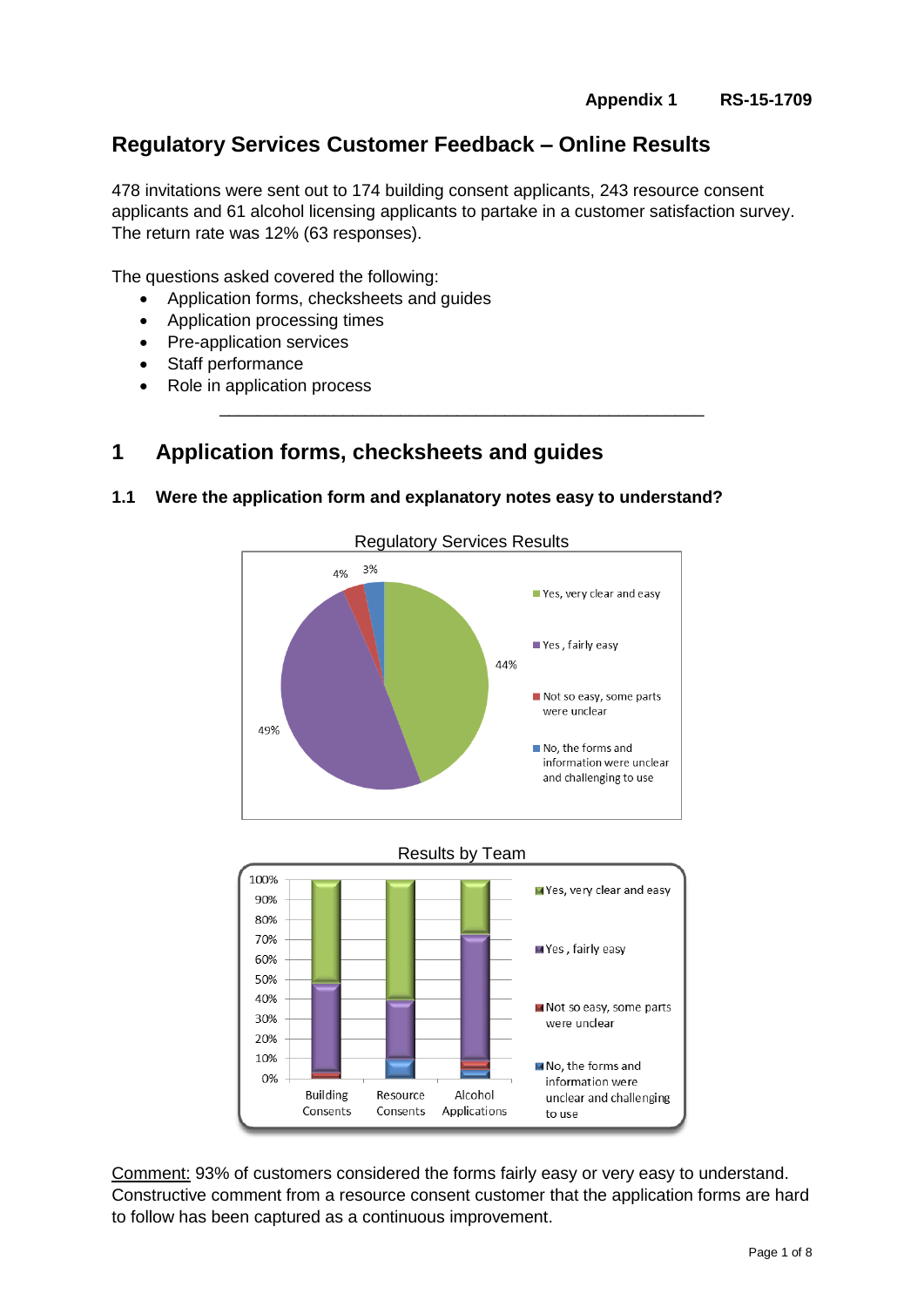# **2 Application processing times**



### **2.1 Are you satisfied with the time it took to process your application?**



Comment: 87% of customers were happy with the processing times. There were eight customers who were not happy. Some customers are not happy with the statutory timeframes and would like them to be shorter; and others expressed concerns about delays caused by requests for further information to be provided.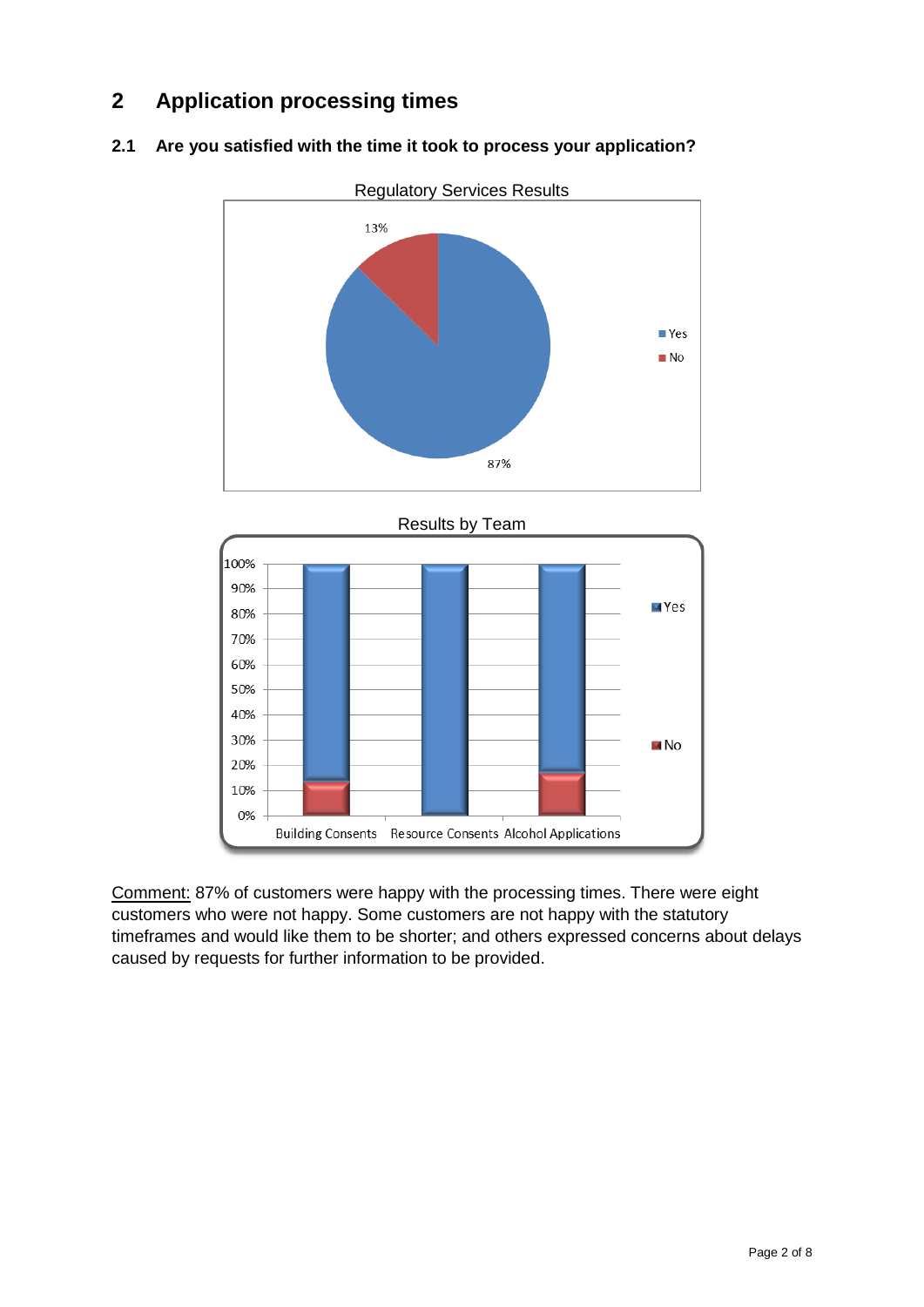# **3 Pre-application services**

## **3.1 Which pre-application services did you use?**







Comment: 40% of customers used the duty officer pre-application services and 22% had a scheduled meeting with officers. None of the respondents used the Business Start Up service. As part of the Regulatory Open for Business projects a review of this service is underway. The project includes a review of both the service offered and how this service is advertised to those who would find it useful.



## **3.2 How helpful and informative was the service?**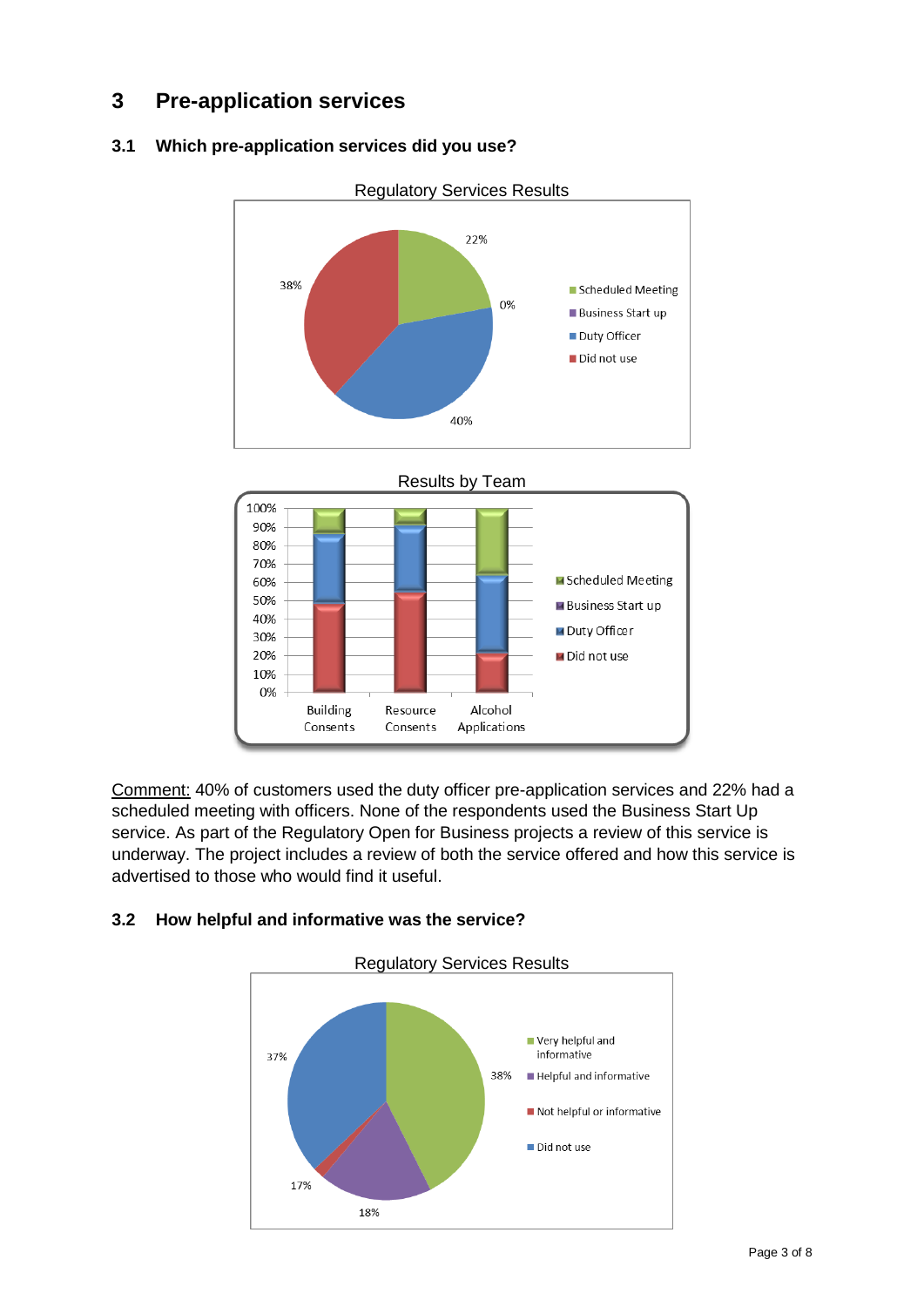### Results by Team



Comment: 60% of customers found our pre-application services helpful and informative or very helpful and informative. 38% did not use. One person considered the pre-application services not helpful or informative and their concerns have been entered into the complaints process for investigation.

## **3.3 If you didn't use the pre-application services why not?**





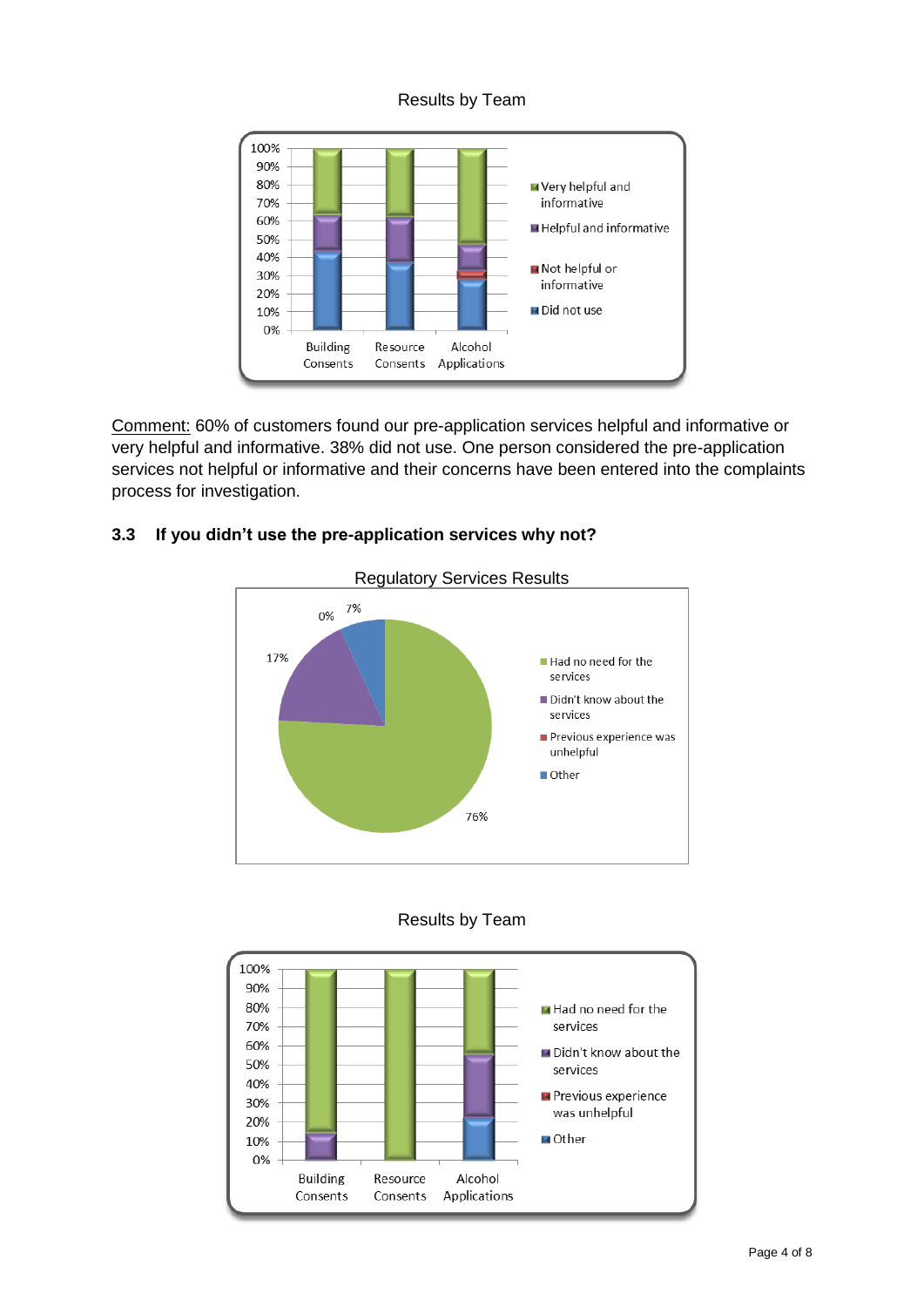Comment: None of the customer responses indicated a previous bad experience. Of those customers who did not use the pre-application services 76% responded they had no need for the services and 17% didn't know about the services. This will be monitored and opportunities to promote services will be investigated.

## **4 Staff Performance**

## **4.1 Overall how would you rate the performance of staff involved in processing your application?**



Results by Team



Comment: 92% of customers rated staff as outstanding or very good. There was only one person who rated the performance of staff as poor and their concerns have been entered into the complaints process for investigation.

A number of positive comments were made around the fast and efficient service of building consent staff; the clear and easy to understand approach by resource consent staff; and how helpful and knowledgeable staff were in the alcohol licensing area. Verbatim comments can be found in Table 1 at the end of this appendix.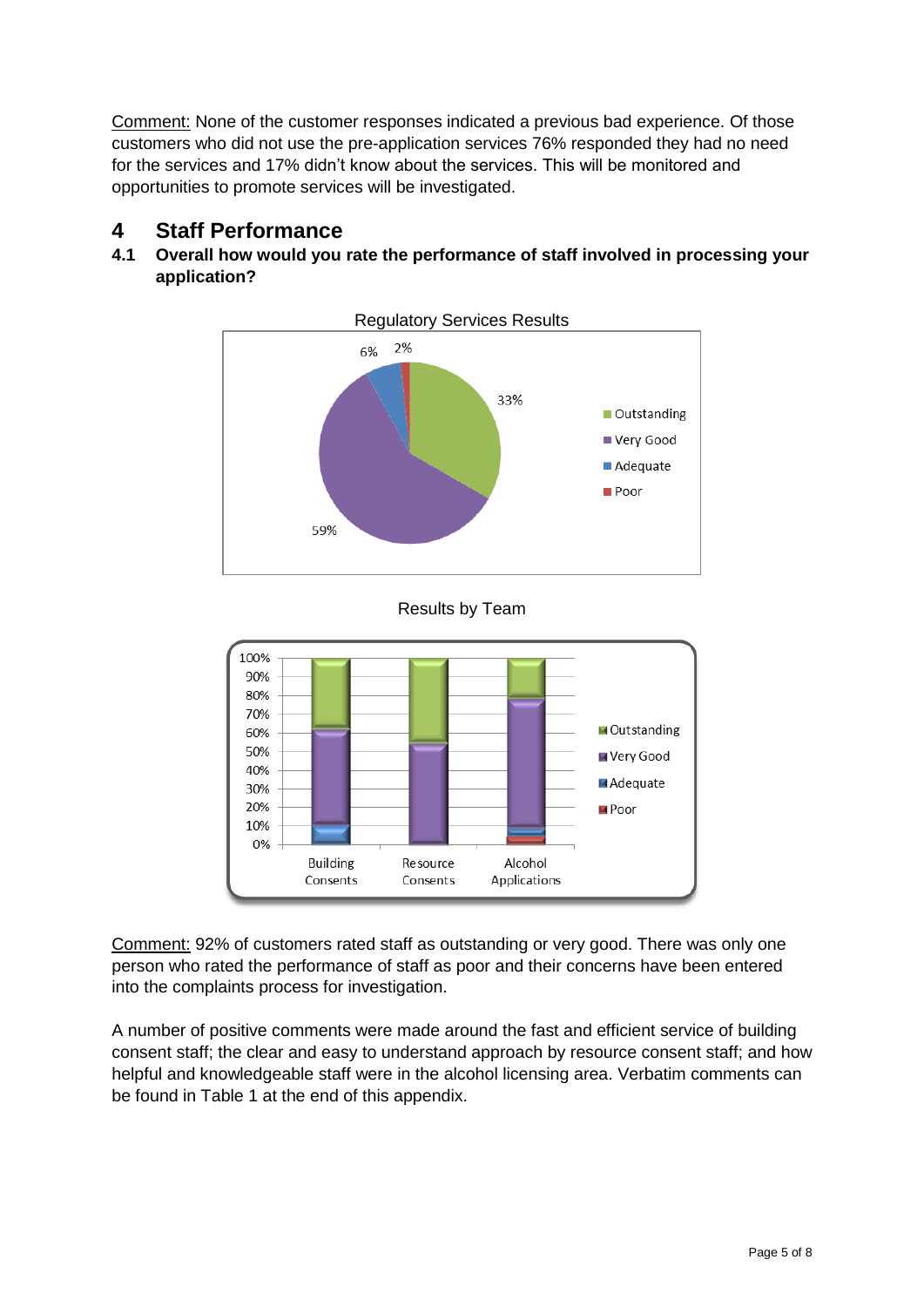# **5. Suggestions or comments on improving service**

All participants were asked for suggestions and comments about how we can improve our services. A number of useful suggestions were made in each of the areas. Suggestions for changes and improvements are being forwarded into the appropriate continuous improvement process for evaluation and action. Examples of suggestions are recorded below.

### Suggested Improvements

| <b>Building Consents</b> |                                                                                                                                                |
|--------------------------|------------------------------------------------------------------------------------------------------------------------------------------------|
|                          | Pay consent fees by credit card.                                                                                                               |
|                          | Apply online.                                                                                                                                  |
| ٠                        | Issue consents electronically, on disk or memory stick.                                                                                        |
|                          | Scheduled meetings for consent lodgement, rather than just turning up at front counter.                                                        |
| <b>Alcohol Licensing</b> |                                                                                                                                                |
| $\bullet$                | Email a copy of the licence to ensure timely receipt before an event.                                                                          |
| ٠                        | Redesign form to allow space for more information to be provided.                                                                              |
|                          | Consider reducing the requests around form filling for repetitive customers.                                                                   |
| <b>Resource Consents</b> |                                                                                                                                                |
| ٠                        | More discussion with a planner for better context in relation to an individual proposal would be<br>helpful. (Written guidance is too generic) |
|                          | Simplify forms. Separate guidance notes from applicaton forms.                                                                                 |
|                          |                                                                                                                                                |

## **6. Role in application process**

The building survey includes an additional question to determine what role the respondent has in the application process. This question was asked so that staff understand the perspective of the respondent when considering suggestions for improvements. Applications were received from owners, designers, builders or project managers. Some of those surveyed had dual roles such as owner/builder.



### Building Control Respondents by Role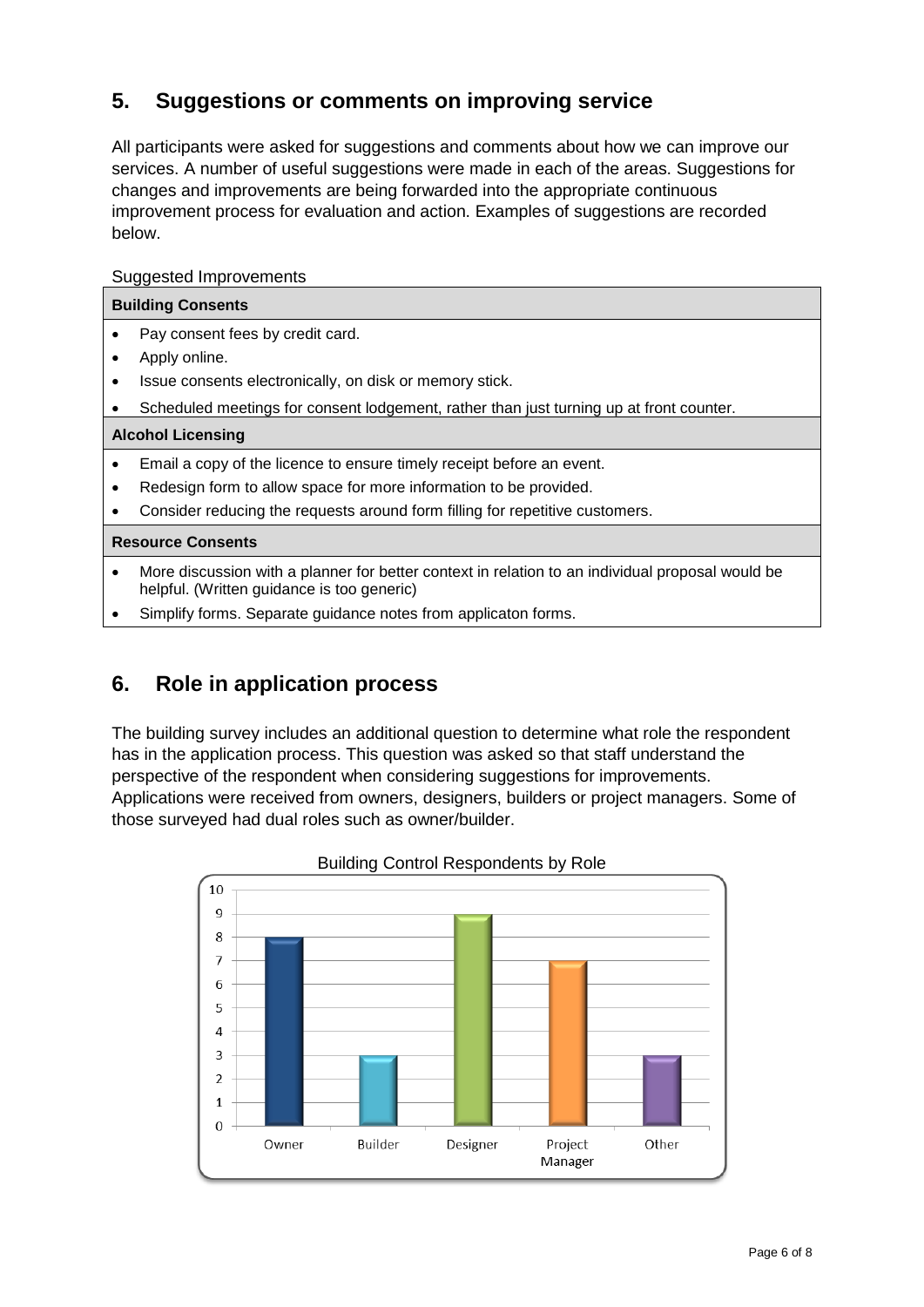## **Table 1 – Verbatim Comments** (names and identifiers have been removed)

### **Building Consents**

- Fast and efficient and no hassles.
- Had one query which was something that was in the plans but not seen and one query that was a re-label of a detail.
- Staff were obliging and flexible making appointments for inspections etc at short notice which was very helpful as my tradie was from out of area.
- All went well and easy to deal with.
- Everything explained clearly, great communication throughout.
- The communication skills of the consent officer were rough and slow.
- Documents were lost or misplaced (H1 notation for this job) and 21 days to wait for RFI is unacceptable.
- A request for further information asked for one detail that was already on the drawings.
- A request for a double top plate to the garage was wrong NZ3604 clauses 8.71.1 (d) and 8.7.4.2 refers to the need of a ceiling lining density of 600 Kg/cu metre or more, where Gib bd complies with a density of 700 Kg/cu metre.
- The request for the fireplace and existing kitchen layout appeared unnecessary as there were no alterations to those areas.
- Great service as always.
- Officer always provides us with excellent quick service.
- Have a good relationship with Duty Building Officer.
- Quick response.
- Only one RFI.
- Very helpful and knew what was required.

#### **Alcohol Licensing**

- Experienced staff made asking question's easy because the answers where clear and precise.
- They helped with the process all the way threw and officer in particular was brilliant.
- Great help mis-placed paper work (we thought) that really wasn't.
- Always got back to me with questions I had if they weren't sure.
- Officer communicated well, was available for questions, great to work with, and provided solutions if needed. Everything felt manageable and doable.
- Officer could not have been more helpful or professional.
- The staff were aware we had a short turnaround timeframe and worked to issue our Temporary Authority within that timeframe. They know us and our business and were able to act quickly based on that prior knowledge.
- I received all the information I needed.
- Meeting with officer was very helpful in clarifying queries.
- Person on the counter was more knowledgeable about the process.
- Officer has "got to grips" with position and also helped in the reapplication of Club Licence.
- Very thorough with an in depth understanding of the law and the industry. The staff is eager to share information and educate.
- Poor isn't strong enough. I've never experienced anything approaching such a debacle in my entire career.
- Hand delivered one day prior to event.
- The team were so helpful with our lack of knowledge as it's our first restaurant. Very patient with all our questions and step by step the team were amazing.